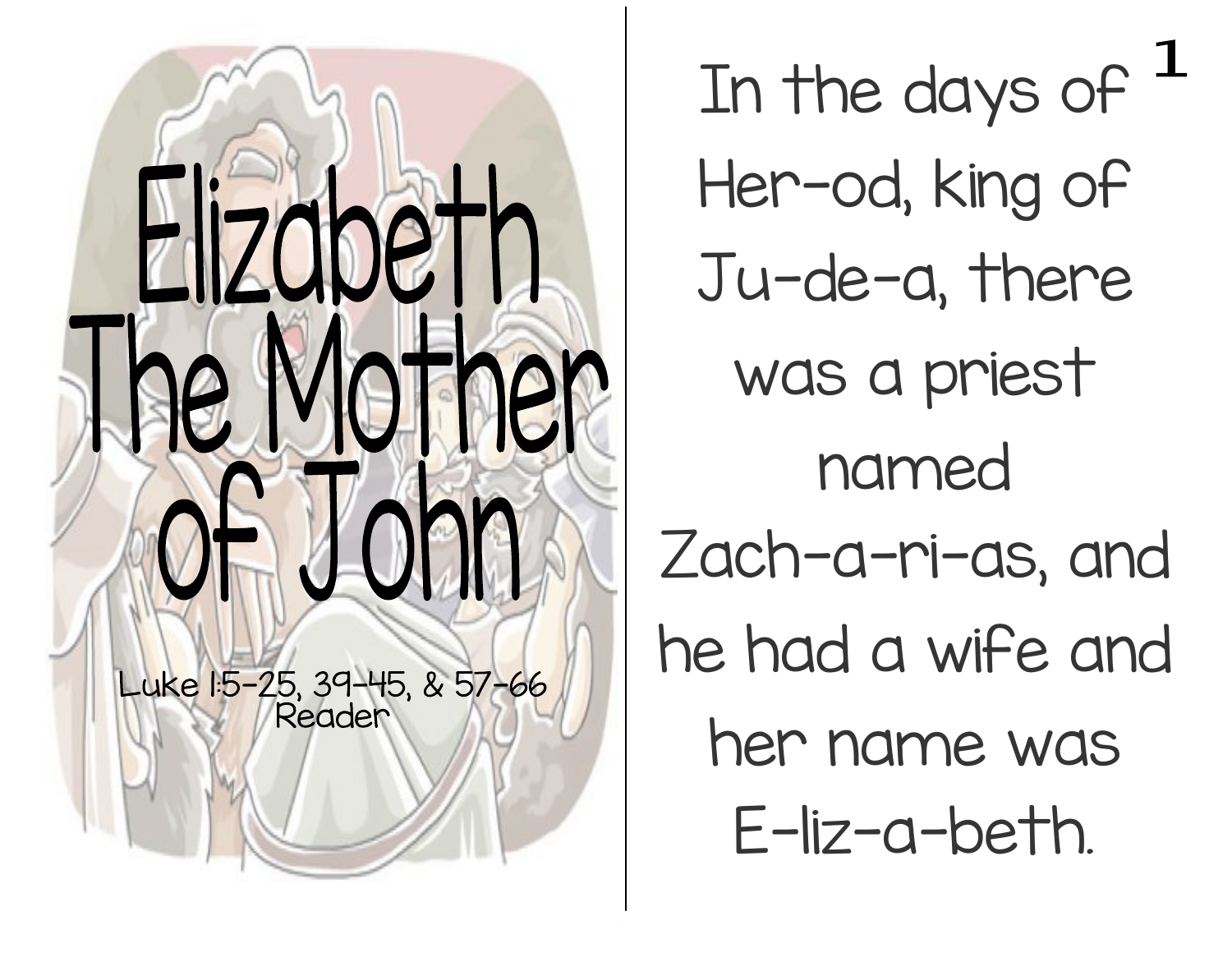<sup>2</sup> They were both right-eous in the sight of God, walk-ing blame-less-ly in all the com-mand-ments and re-quire-ments of the Lord.

But they had no

child, be-cause

E-liz-a-beth was

bar-ren, and they

were both

ad-vanced in years.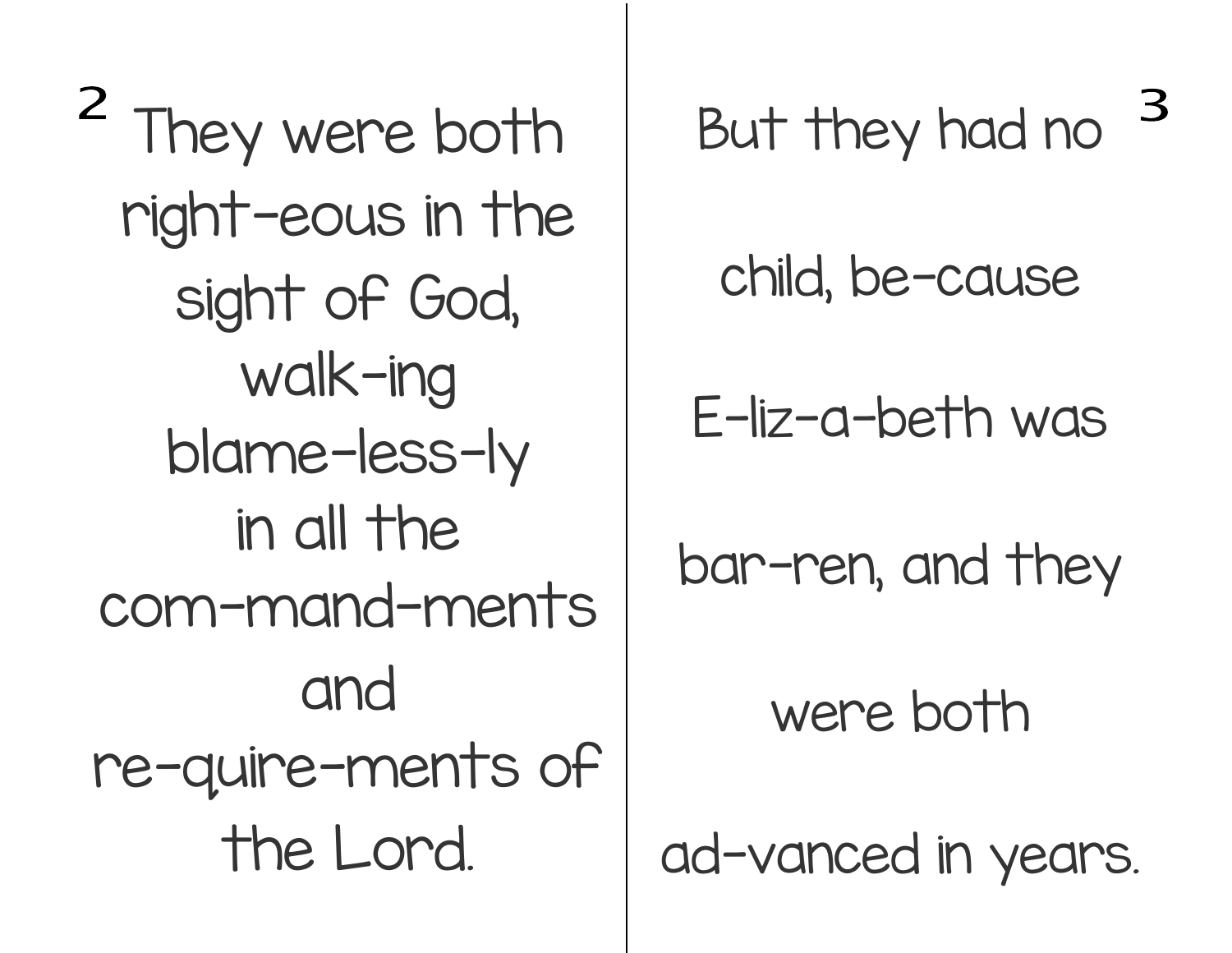Now it hap-pened that while he was per-form-ing his priest-ly ser-vice be-fore God in the ap-point-ed or-der of his di-vi-sion,

an an-gel of the Lord ap-peared to him, stand-ing to the right of the al-tar of

in-cense.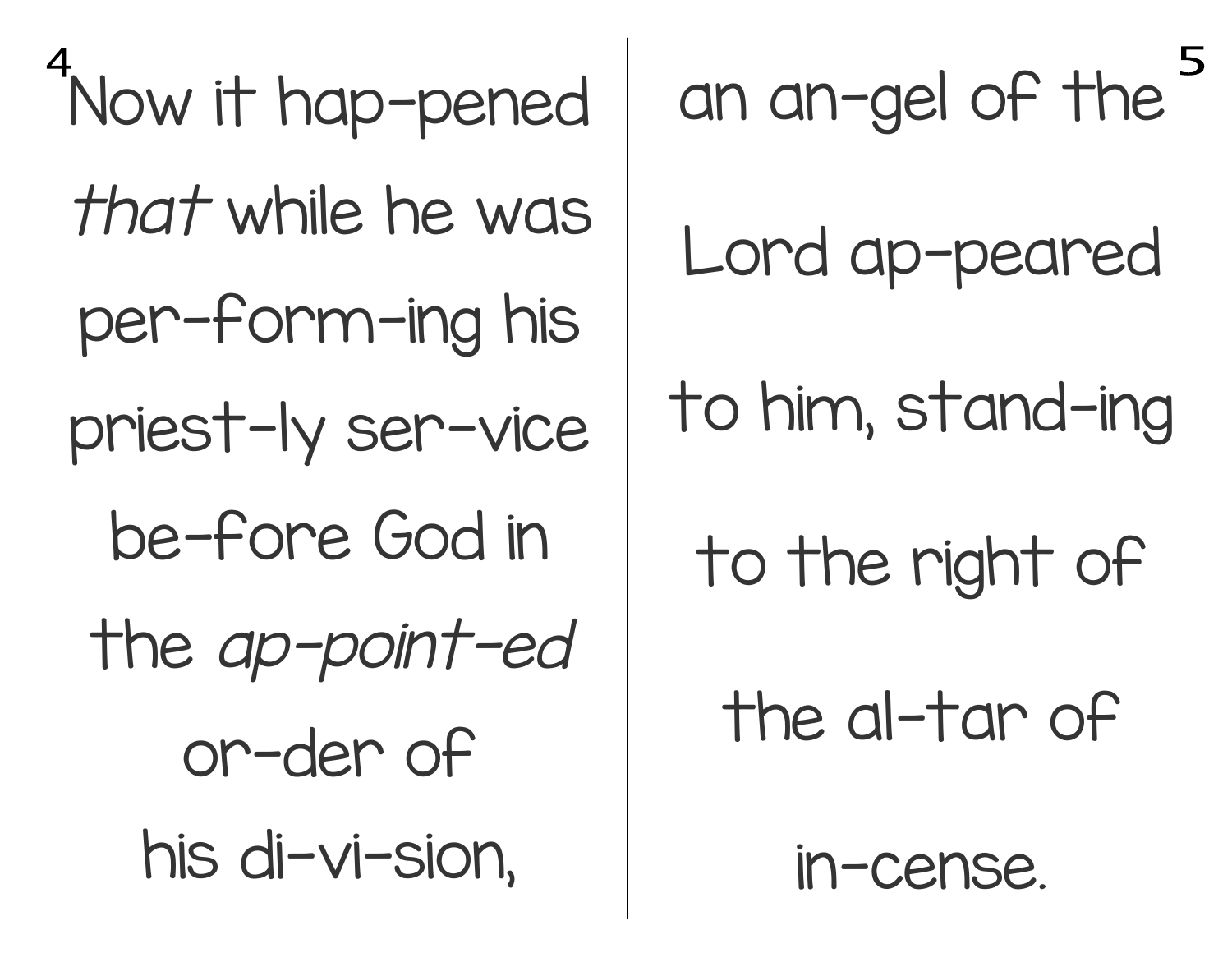Zach-ar-i-as was trou-bled when he saw the an-gel, and fear gripped him. But the an-gel said to him, "Do not be a-fraid, Zach-ar-i-as,

for your pe-ti-tion has been heard, and your wife E-liz-a-beth will bear you a son, and you will give him the name John.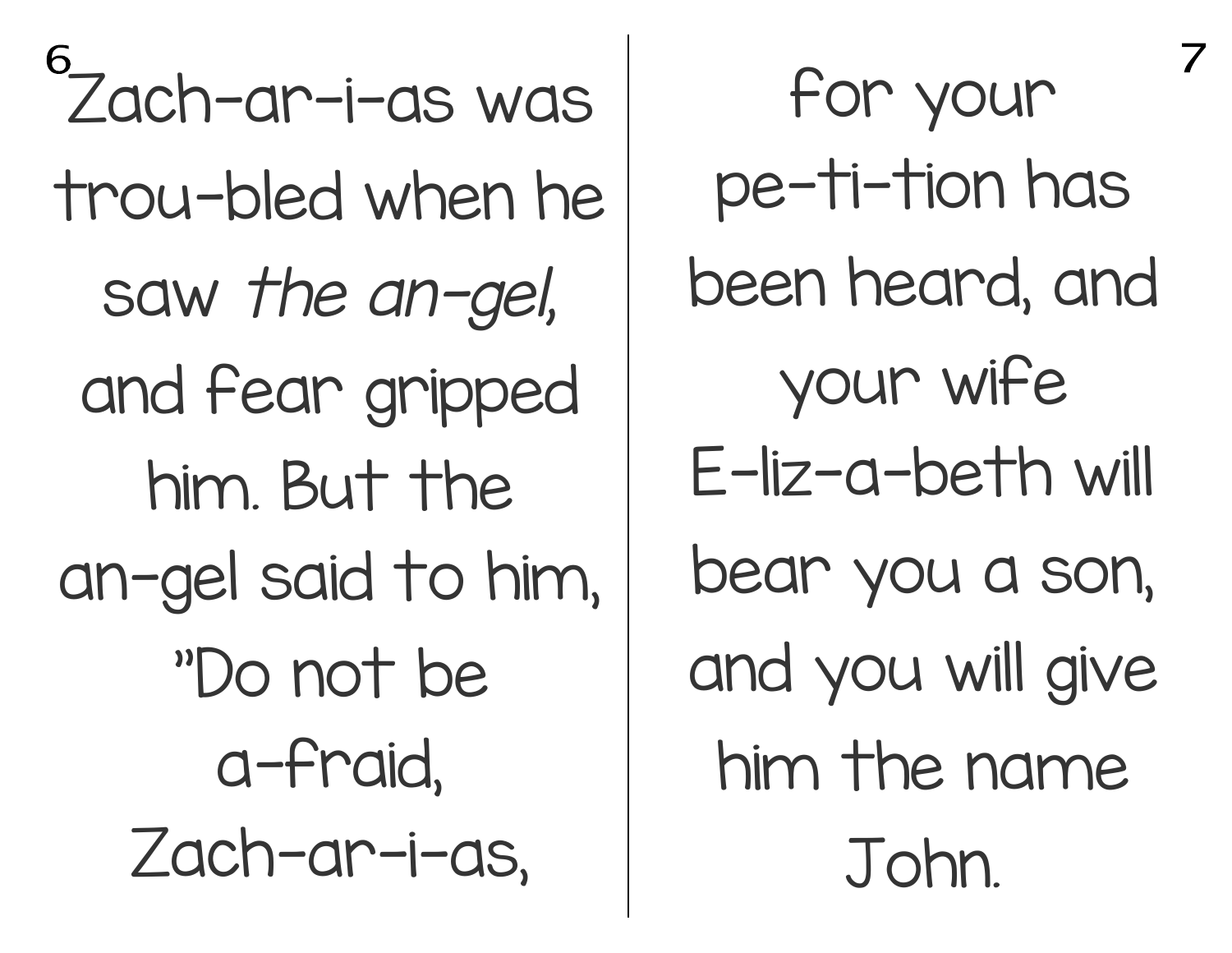<sup>8</sup> "It is he who will go as <sup>a</sup> fore-run-ner before Him in the spir-it and pow-er of E-li-jah so as to make read-y a peo-ple pre-pared for the Lord."

Af-ter these days E-liz-a-beth his wife be-came preg-nant, and she kept her-self in se-clu-sion for five months, say-ing,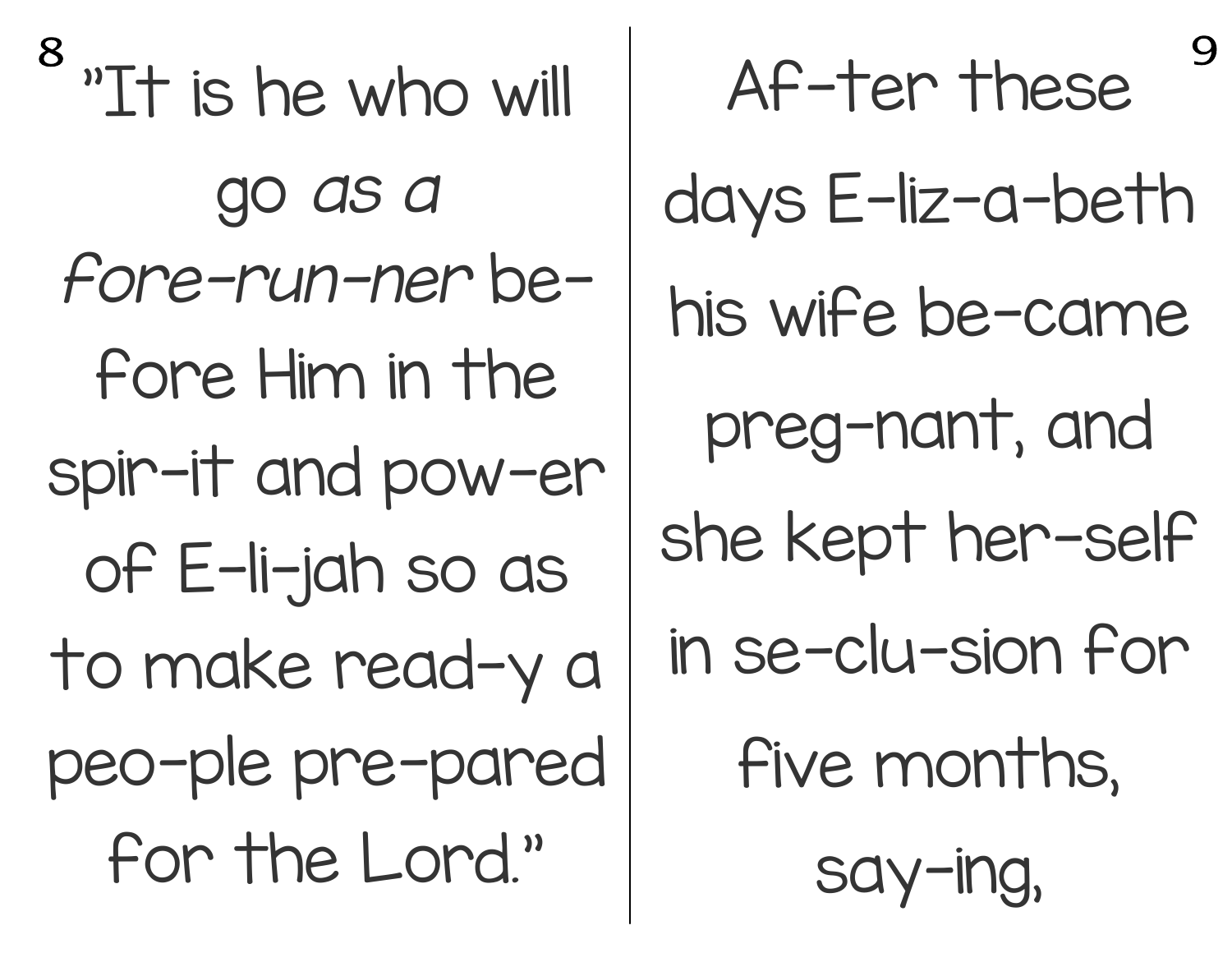10 "This is the way the Lord has dealt with me in the days when He looked with fa-vor up-on me, to take a-way my dis-grace a-mong men."

Now at this time  $^{11}$ Mary a-rose and went in a hur-ry to the hill coun-try and en-tered the house of Zach-ar-i-as and greet-ed E-liz-a-beth.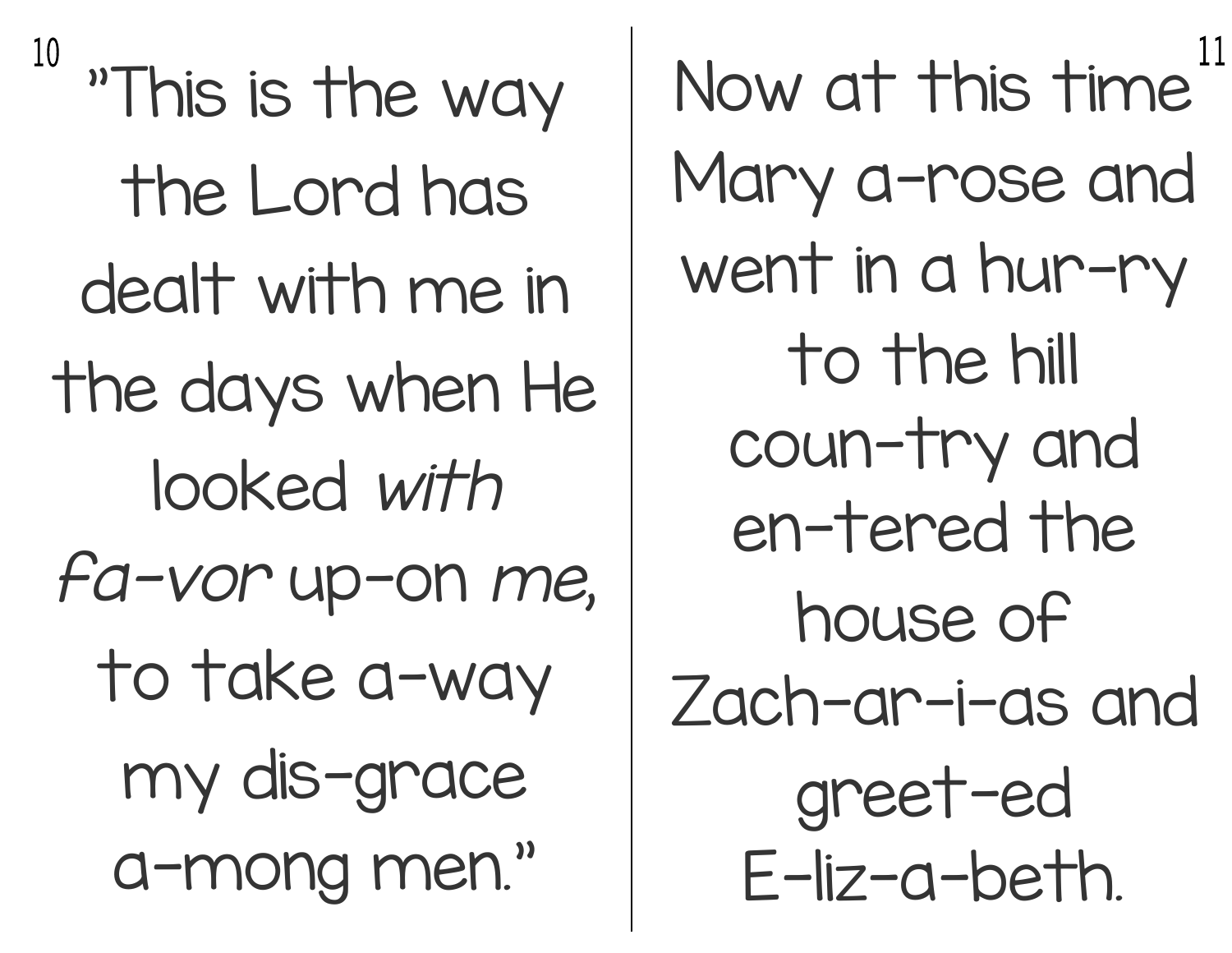When E-liz-a-beth heard Mar-y's greet-ing, the ba-by leaped in her womb; and E-liz-a-beth was filled with the Ho-ly Spir-it.

And she cried out<sup>13</sup>

## with a loud voice

### and said, "Bless-ed

#### are you a-mong

wo-men!"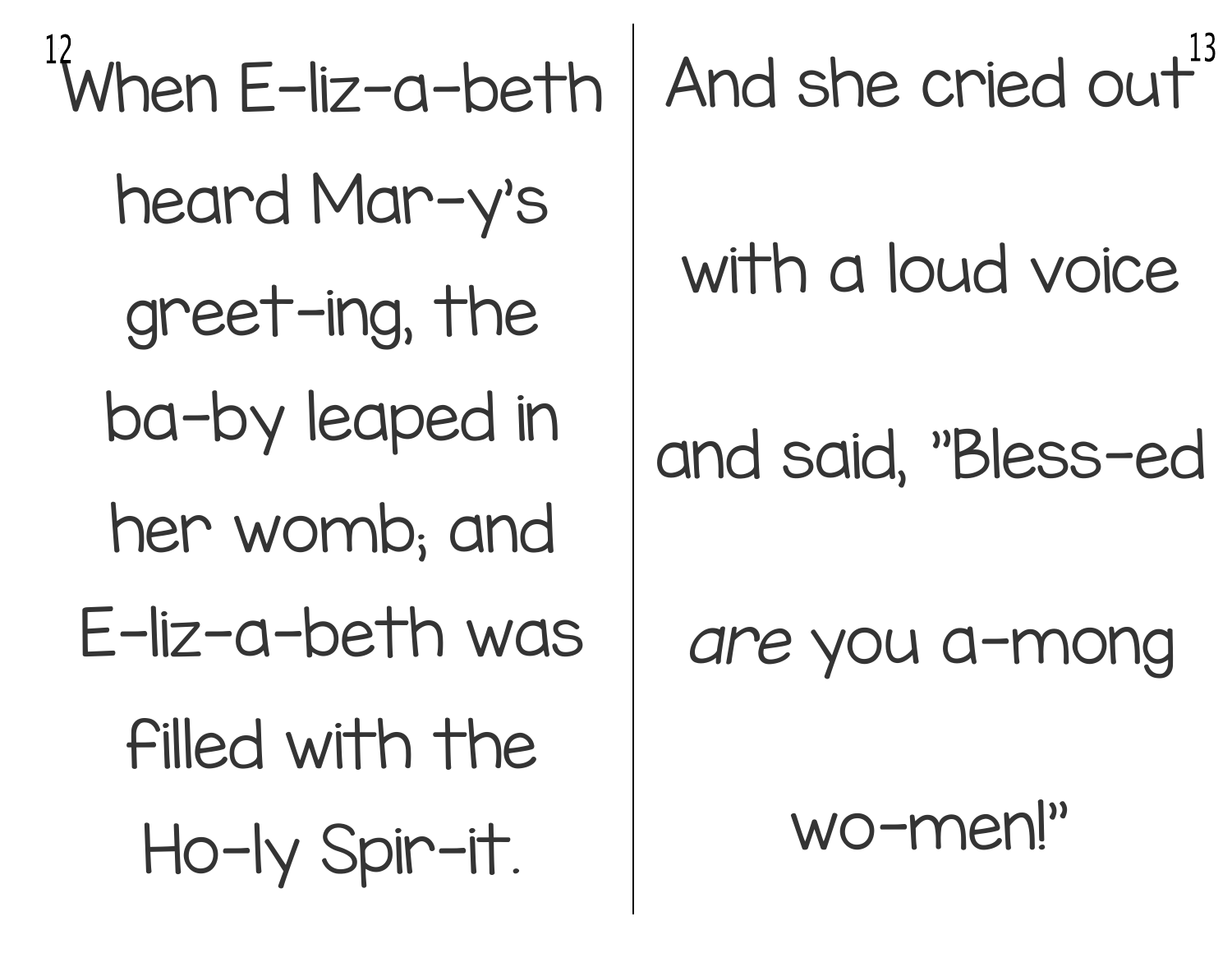14

And how has it

hap-pened to me,

that the moth-er

of my Lord would

come to me?

For be-hold, when the sound of your greet-ing reached my ears, the ba-by leaped in my womb for joy.